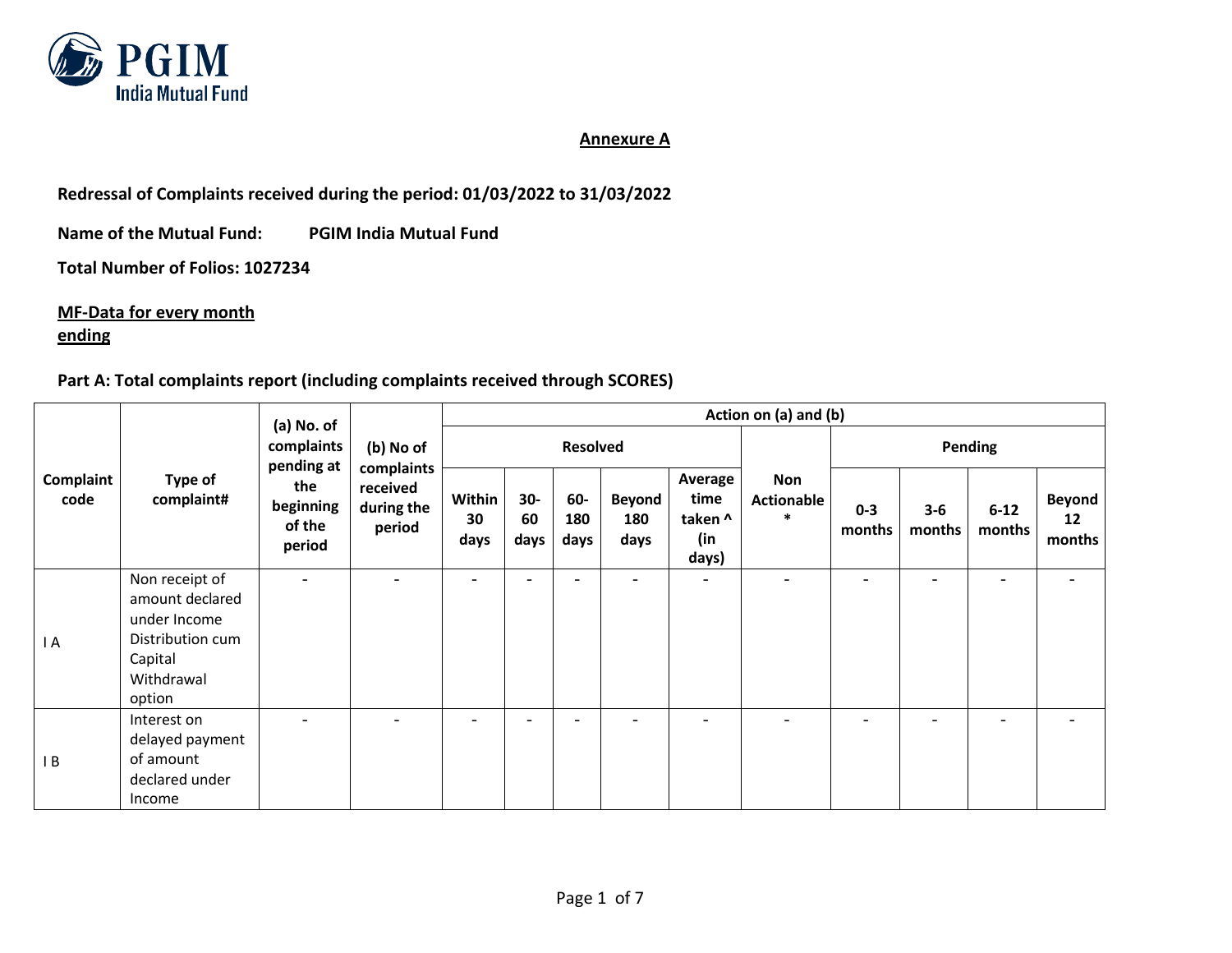|                   |                                                               | (a) No. of                           | Action on (a) and (b)            |                          |                     |                    |                              |                                            |                                           |                   |                          |                          |                               |  |
|-------------------|---------------------------------------------------------------|--------------------------------------|----------------------------------|--------------------------|---------------------|--------------------|------------------------------|--------------------------------------------|-------------------------------------------|-------------------|--------------------------|--------------------------|-------------------------------|--|
|                   |                                                               | complaints<br>pending at             | (b) No of<br>complaints          |                          |                     | <b>Resolved</b>    |                              |                                            |                                           |                   | Pending                  |                          |                               |  |
| Complaint<br>code | Type of<br>complaint#                                         | the<br>beginning<br>of the<br>period | received<br>during the<br>period | Within<br>30<br>days     | $30-$<br>60<br>days | 60-<br>180<br>days | <b>Beyond</b><br>180<br>days | Average<br>time<br>taken ^<br>(in<br>days) | <b>Non</b><br><b>Actionable</b><br>$\ast$ | $0 - 3$<br>months | $3 - 6$<br>months        | $6 - 12$<br>months       | <b>Beyond</b><br>12<br>months |  |
|                   | Distribution cum<br>Capital<br>Withdrawal<br>option           |                                      |                                  |                          | L,                  |                    |                              |                                            |                                           |                   |                          |                          |                               |  |
| IC                | Non receipt of<br>Redemption<br>Proceeds                      |                                      |                                  | ÷.                       | ÷.                  | $\sim$             | $\overline{a}$               | $\overline{a}$                             |                                           | $\overline{a}$    |                          | $\overline{a}$           |                               |  |
| $\overline{1}$    | Interest on<br>delayed payment<br>of Redemption               | $\mathbf{r}$                         |                                  | $\sim$                   | $\sim$              |                    | ÷.                           | ÷.                                         | ٠                                         | ÷.                | $\overline{a}$           | $\overline{\phantom{a}}$ |                               |  |
| II A              | Non receipt of<br>Statement of<br>Account/Unit<br>Certificate | $\omega$                             | 2                                | $\overline{2}$           | $\sim$              | $\sim$             | $\overline{a}$               | $\tau$                                     | $\sim$                                    | ÷.                | $\overline{a}$           | $\overline{a}$           |                               |  |
| II B              | Discrepancy in<br>Statement of<br>Account                     |                                      |                                  |                          | $\overline{a}$      |                    |                              |                                            |                                           |                   |                          |                          |                               |  |
| II C              | Data corrections<br>in Investor details                       | ÷.                                   | $\mathbf{1}$                     | 1                        | $\sim$              | $\sim$             | $\sim$                       | $\mathbf{1}$                               | ÷.                                        | ÷                 | $\overline{\phantom{a}}$ | L,                       | ä,                            |  |
| II <sub>D</sub>   | Non receipt of<br>Annual<br>Report/Abridged<br>Summary        | $\blacksquare$                       | $\blacksquare$                   | $\sim$                   | $\sim$              | $\sim$             | $\sim$                       | $\blacksquare$                             | $\sim$                                    | $\overline{a}$    | $\sim$                   | $\blacksquare$           |                               |  |
| III A             | Wrong switch<br>between Schemes                               | ٠                                    |                                  | $\overline{\phantom{a}}$ | $\overline{a}$      |                    |                              |                                            |                                           |                   |                          |                          |                               |  |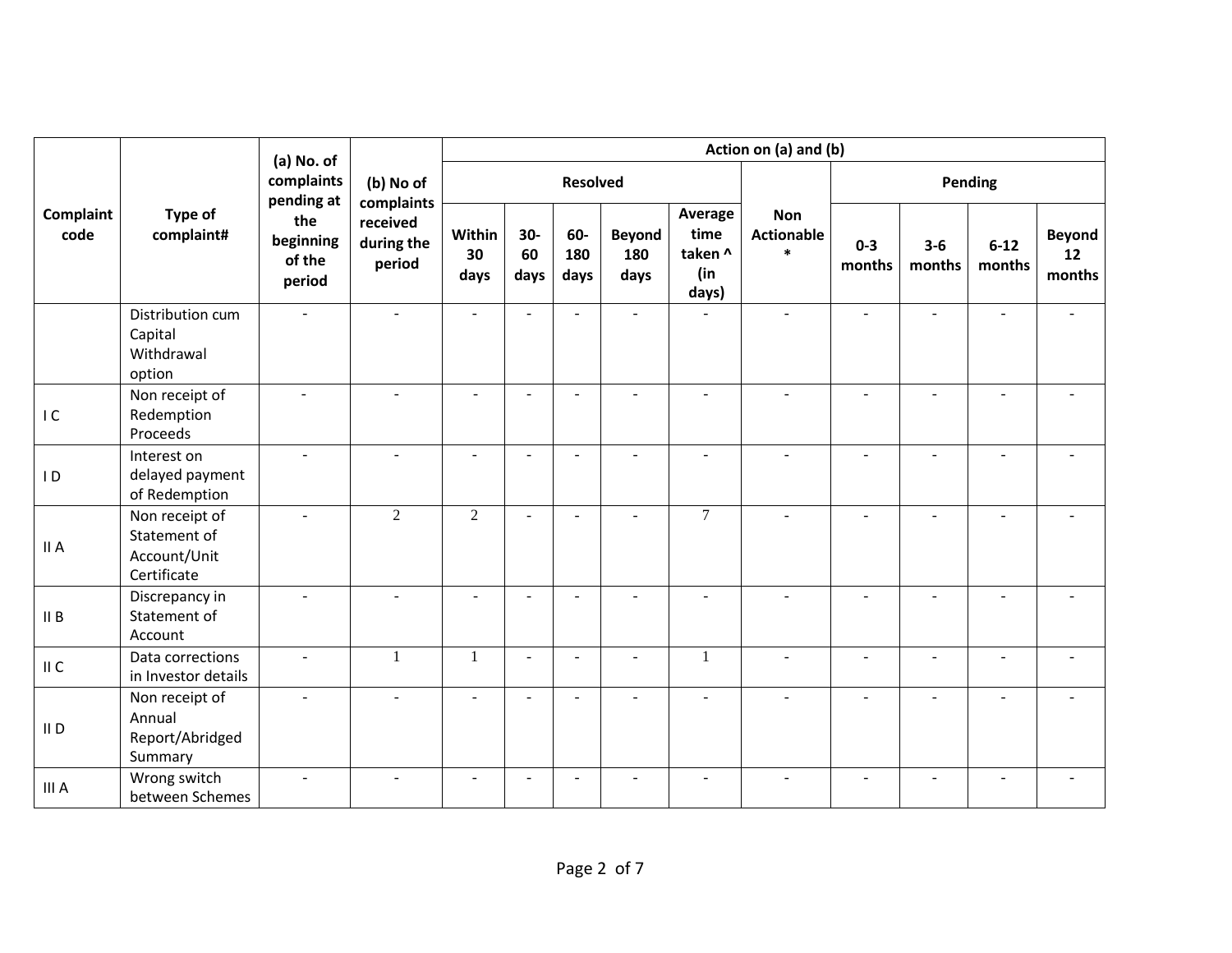|                   | Type of<br>complaint#                                                                | (a) No. of<br>complaints<br>pending at<br>the<br>beginning<br>of the<br>period |                                                             | Action on (a) and (b)    |                          |                    |                              |                                            |                                           |                   |                          |                    |                               |  |
|-------------------|--------------------------------------------------------------------------------------|--------------------------------------------------------------------------------|-------------------------------------------------------------|--------------------------|--------------------------|--------------------|------------------------------|--------------------------------------------|-------------------------------------------|-------------------|--------------------------|--------------------|-------------------------------|--|
|                   |                                                                                      |                                                                                | (b) No of<br>complaints<br>received<br>during the<br>period |                          |                          | <b>Resolved</b>    |                              |                                            |                                           |                   |                          | Pending            |                               |  |
| Complaint<br>code |                                                                                      |                                                                                |                                                             | Within<br>30<br>days     | 30-<br>60<br>days        | 60-<br>180<br>days | <b>Beyond</b><br>180<br>days | Average<br>time<br>taken ^<br>(in<br>days) | <b>Non</b><br><b>Actionable</b><br>$\ast$ | $0 - 3$<br>months | $3 - 6$<br>months        | $6 - 12$<br>months | <b>Beyond</b><br>12<br>months |  |
| III B             | Unauthorized<br>switch between<br>Schemes                                            |                                                                                |                                                             |                          | $\blacksquare$           |                    | $\sim$                       |                                            |                                           |                   |                          |                    |                               |  |
| III C             | Deviation from<br>Scheme attributes                                                  | ÷                                                                              |                                                             | $\overline{\phantom{a}}$ | $\blacksquare$           |                    | ÷                            |                                            | ÷                                         | ÷                 |                          | $\overline{a}$     |                               |  |
| III D             | Wrong or excess<br>charges/load                                                      | ÷.                                                                             | $\overline{\phantom{a}}$                                    | $\sim$                   | $\overline{\phantom{0}}$ | $\sim$             | $\sim$                       | $\overline{\phantom{a}}$                   | $\overline{a}$                            | ÷                 | $\overline{\phantom{a}}$ | $\blacksquare$     |                               |  |
| III E             | Non updation of<br>changes viz.<br>address, PAN,<br>bank details,<br>nomination, etc | ÷.                                                                             |                                                             | $\sim$                   | $\overline{a}$           |                    | $\sim$                       | $\overline{\phantom{a}}$                   | $\sim$                                    | ÷                 | $\overline{a}$           | ÷.                 |                               |  |
| III F             | Delay in allotment<br>of Units                                                       |                                                                                | $\overline{2}$                                              | $\overline{2}$           | $\overline{\phantom{a}}$ |                    | $\overline{\phantom{a}}$     | 5                                          |                                           |                   |                          | $\blacksquare$     |                               |  |
| III <sub>G</sub>  | Unauthorized<br>Redemption                                                           |                                                                                |                                                             | $\overline{\phantom{a}}$ | $\overline{\phantom{a}}$ |                    |                              |                                            |                                           | ٠                 |                          | ۰                  |                               |  |
| ${\sf IV}$        | Others                                                                               |                                                                                | $\overline{7}$                                              | $\overline{7}$           | $\blacksquare$           |                    |                              | $\overline{2}$                             |                                           |                   |                          |                    |                               |  |

# including against its authorized persons/ distributors/ employees. etc.

\*Non actionable means the complaint that are incomplete / outside the scope of the mutual fund

^ Average Resolution time is the sum total of time taken to resolve each complaint in days, in the current month divided by total number of complaints resolved in the current month.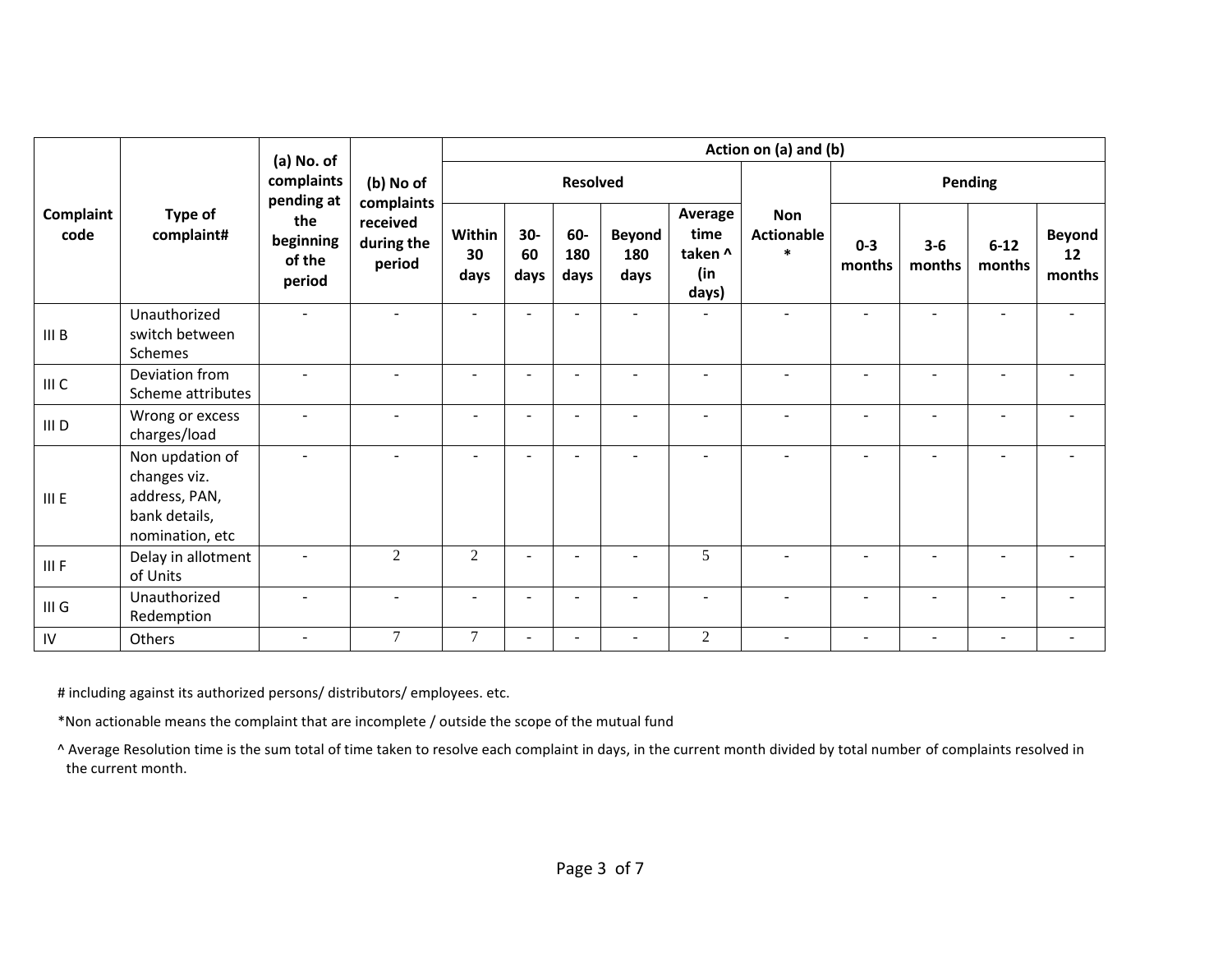| Part B: Report on complaints received through SCORES |  |
|------------------------------------------------------|--|
|------------------------------------------------------|--|

|                   |                                                                                                                 | (a) No. of<br>complaints                        | (b) No of<br>complaints<br>received<br>during the<br>period | Action on (a) and (b)    |                     |                          |                              |                                            |                                           |                          |                          |                    |                               |
|-------------------|-----------------------------------------------------------------------------------------------------------------|-------------------------------------------------|-------------------------------------------------------------|--------------------------|---------------------|--------------------------|------------------------------|--------------------------------------------|-------------------------------------------|--------------------------|--------------------------|--------------------|-------------------------------|
| Complaint<br>code |                                                                                                                 |                                                 |                                                             |                          | <b>Resolved</b>     |                          |                              |                                            |                                           | Pending                  |                          |                    |                               |
|                   | Type of complaint#                                                                                              | pending at<br>the<br>beginning of<br>the period |                                                             | Within<br>30<br>days     | $30-$<br>60<br>days | 60-<br>180<br>days       | <b>Beyond</b><br>180<br>days | Average<br>time<br>taken ^<br>(in<br>days) | <b>Non</b><br><b>Actionable</b><br>$\ast$ | $0 - 3$<br>months        | $3-6$<br>months          | $6 - 12$<br>months | <b>Beyond</b><br>12<br>months |
| I A               | Non receipt of amount<br>declared under Income<br>Distribution cum Capital<br>Withdrawal option                 |                                                 |                                                             |                          |                     |                          |                              |                                            |                                           |                          |                          |                    |                               |
| B                 | Interest on delayed payment<br>of amount declared under<br>Income Distribution cum<br>Capital Withdrawal option |                                                 |                                                             | $\overline{\phantom{a}}$ |                     |                          |                              | $\sim$                                     |                                           |                          |                          |                    |                               |
| IC                | Non receipt of Redemption<br>Proceeds                                                                           |                                                 |                                                             |                          | ٠                   |                          | $\sim$                       | $\sim$                                     |                                           |                          |                          | $\sim$             |                               |
| $\overline{1}$    | Interest on delayed payment<br>of Redemption                                                                    |                                                 |                                                             | ÷                        |                     |                          |                              |                                            |                                           |                          |                          |                    |                               |
| II A              | Non receipt of Statement of<br>Account/Unit Certificate                                                         |                                                 | $\overline{2}$                                              | 2                        | ٠                   |                          | ÷.                           | $\tau$                                     | ÷                                         |                          |                          |                    |                               |
| II B              | Discrepancy in Statement of<br>Account                                                                          |                                                 |                                                             | ÷                        |                     |                          |                              |                                            |                                           |                          |                          |                    |                               |
| II C              | Data corrections in Investor<br>details                                                                         |                                                 | $\blacksquare$                                              | $\blacksquare$           | $\blacksquare$      | $\overline{\phantom{a}}$ | $\blacksquare$               | $\sim$                                     | $\overline{\phantom{0}}$                  | $\overline{\phantom{a}}$ | $\overline{\phantom{a}}$ | $\sim$             | $\overline{\phantom{a}}$      |
| $II$ D            | Non receipt of Annual                                                                                           | $\sim$                                          | $\overline{\phantom{a}}$                                    | $\overline{a}$           |                     |                          | $\overline{\phantom{a}}$     |                                            | $\overline{\phantom{a}}$                  | $\overline{\phantom{a}}$ | $\overline{\phantom{a}}$ | $\sim$             |                               |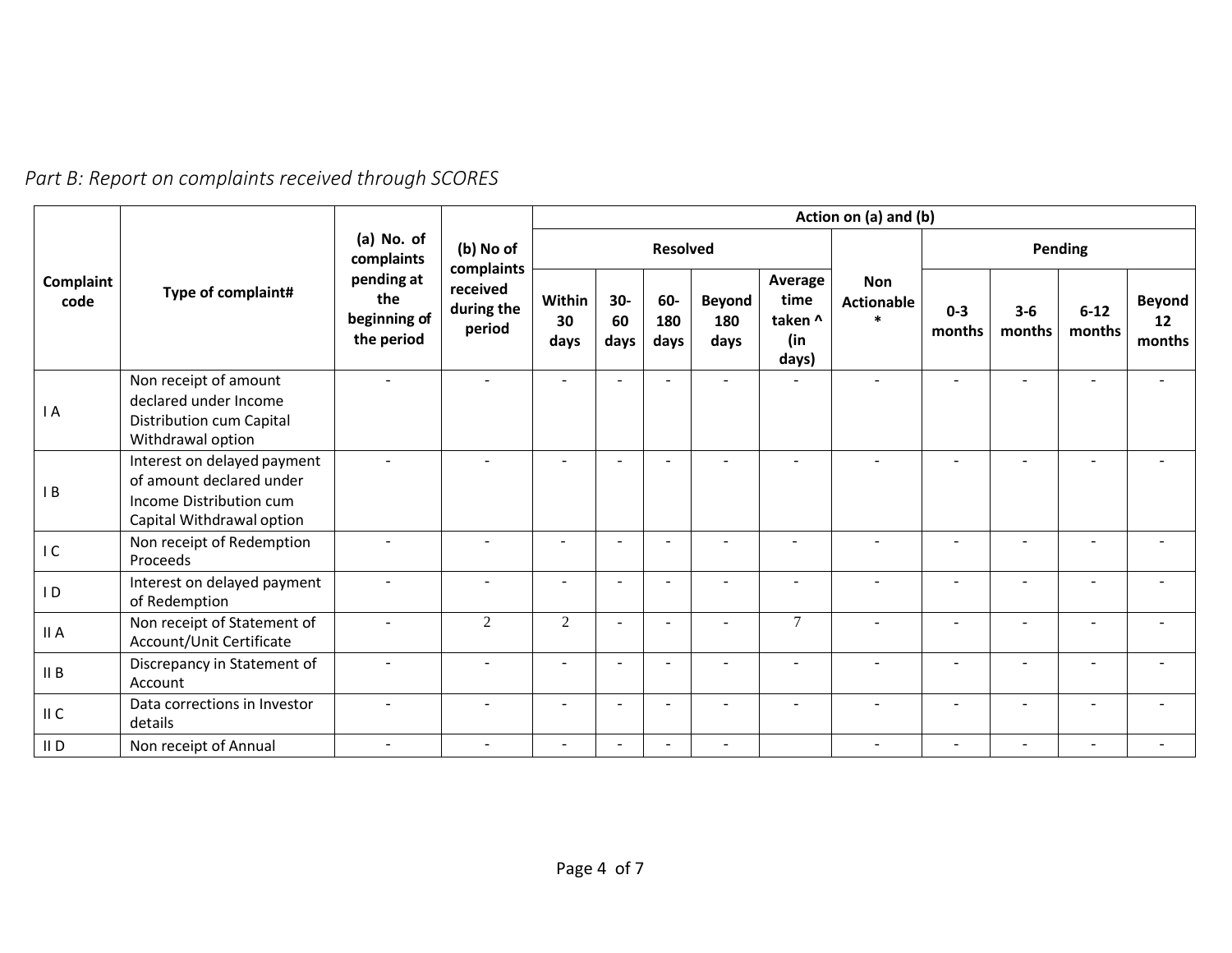|                   | Type of complaint#                                                             | (a) No. of<br>complaints<br>pending at<br>the<br>beginning of<br>the period | (b) No of<br>complaints<br>received<br>during the<br>period | Action on (a) and (b)    |                          |                    |                              |                                         |                                            |                          |                          |                          |                               |
|-------------------|--------------------------------------------------------------------------------|-----------------------------------------------------------------------------|-------------------------------------------------------------|--------------------------|--------------------------|--------------------|------------------------------|-----------------------------------------|--------------------------------------------|--------------------------|--------------------------|--------------------------|-------------------------------|
| Complaint<br>code |                                                                                |                                                                             |                                                             |                          |                          | <b>Resolved</b>    |                              |                                         |                                            | Pend<br>ing              |                          |                          |                               |
|                   |                                                                                |                                                                             |                                                             | Within<br>30<br>days     | $30-$<br>60<br>days      | 60-<br>180<br>days | <b>Beyond</b><br>180<br>days | Average<br>time<br>taken ^<br>(in days) | <b>Non</b><br><b>Actionable</b><br>$\star$ | $0 - 3$<br>mon<br>ths    | $3 - 6$<br>months        | $6 - 12$<br>months       | <b>Beyond</b><br>12<br>months |
|                   | Report/Abridged<br>Summary                                                     | $\sim$                                                                      | $\blacksquare$                                              | $\overline{\phantom{a}}$ |                          |                    | $\overline{\phantom{a}}$     |                                         |                                            | $\sim$                   | $\blacksquare$           | $\sim$                   | $\overline{\phantom{a}}$      |
| III A             | Wrong switch between<br>Schemes                                                |                                                                             | ۰                                                           | $\sim$                   |                          |                    | $\sim$                       |                                         |                                            | $\sim$                   | $\sim$                   | $\equiv$                 |                               |
| III B             | Unauthorized switch<br>between Schemes                                         |                                                                             | $\blacksquare$                                              | $\overline{\phantom{a}}$ | ÷                        |                    | $\sim$                       |                                         |                                            | $\sim$                   | ÷                        | $\sim$                   |                               |
| III C             | Deviation from Scheme<br>attributes                                            |                                                                             |                                                             | ٠                        | $\overline{\phantom{a}}$ |                    | $\overline{\phantom{a}}$     |                                         |                                            | $\sim$                   |                          | $\overline{\phantom{0}}$ |                               |
| III D             | Wrong or excess<br>charges/load                                                |                                                                             |                                                             |                          |                          |                    |                              |                                         |                                            | $\sim$                   |                          |                          |                               |
| III E             | Non updation of changes viz.<br>address, PAN, bank details,<br>nomination, etc |                                                                             |                                                             |                          |                          |                    |                              |                                         |                                            | ٠                        |                          |                          |                               |
| III F             | Delay in allotment of Units                                                    | $\sim$                                                                      | $\sim$                                                      | $\overline{a}$           | $\overline{\phantom{a}}$ |                    | $\sim$                       |                                         | $\sim$                                     | $\sim$                   | $\sim$                   | $\sim$                   | $\overline{\phantom{a}}$      |
| $III$ $G$         | Unauthorized Redemption                                                        | $\sim$                                                                      | $\overline{\phantom{a}}$                                    | $\overline{a}$           | $\overline{a}$           | $\sim$             | $\blacksquare$               |                                         | $\overline{\phantom{a}}$                   | $\overline{\phantom{a}}$ | $\blacksquare$           | $\sim$                   | $\overline{a}$                |
| ${\sf IV}$        | Others                                                                         | $\sim$                                                                      |                                                             |                          |                          |                    | $\sim$                       | 4                                       | $\sim$                                     | $\sim$                   | $\overline{\phantom{a}}$ | $\sim$                   |                               |

# including against its authorized persons/ distributors/ employees. etc.

\*Non actionable means the complaint that are incomplete / outside the scope of the mutual fund

^ Average Resolution time is the sum total of time taken to resolve each complaint in days, in the current month divided by total number of complaints resolved in the current month.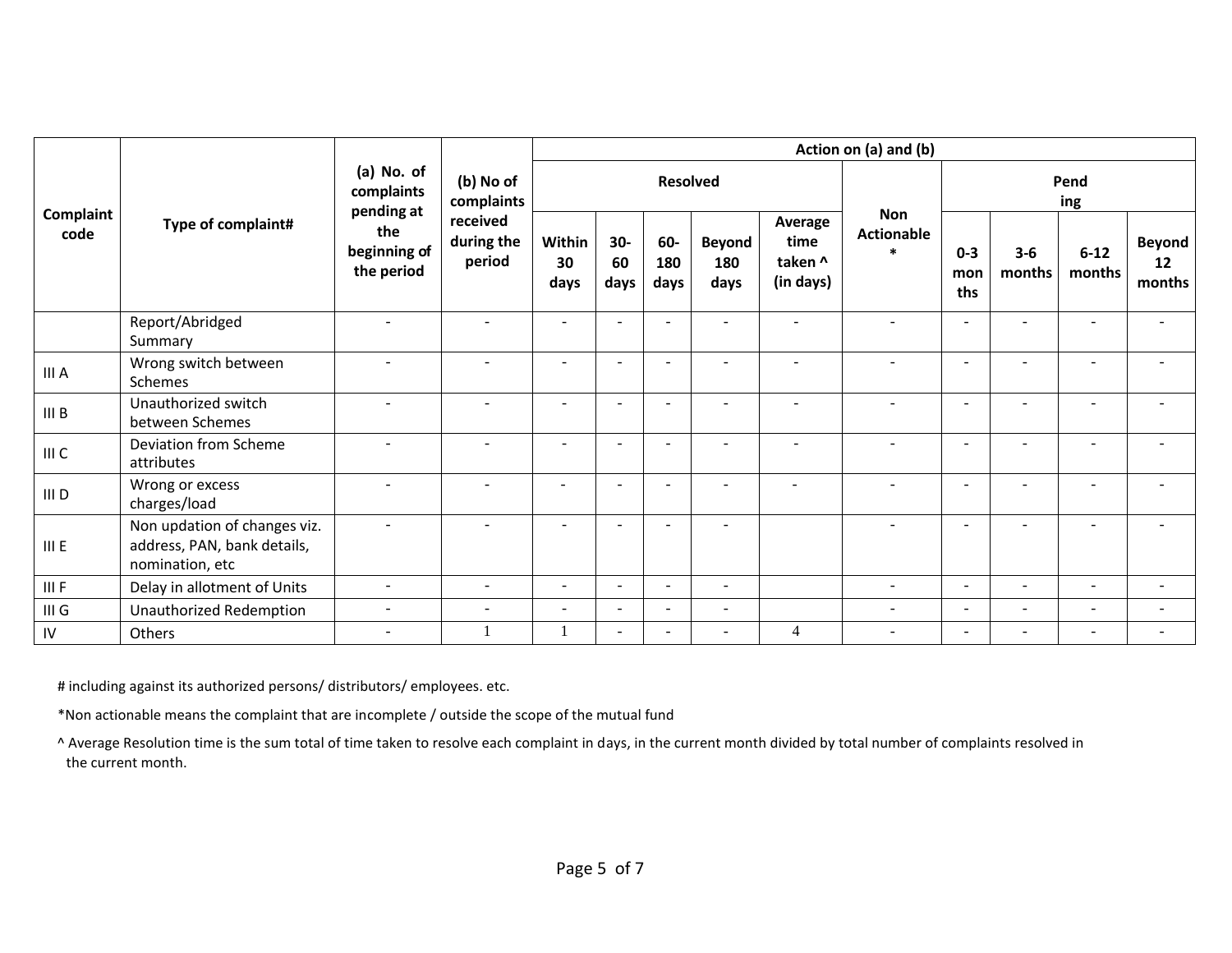## **Part C: Trend of monthly disposal of complaints (including complaints received through SCORES)**

| SN             | <b>Month</b>       | <b>Carried forward from</b><br>previous month | <b>Received</b> | Resolved*      | Pending**        |
|----------------|--------------------|-----------------------------------------------|-----------------|----------------|------------------|
| 1              | April- 2021        | $\boldsymbol{0}$                              | $\overline{3}$  | $\overline{3}$ | $\boldsymbol{0}$ |
| $\overline{2}$ | May-2021           | $\overline{0}$                                | $\mathbf{1}$    | $\mathbf{1}$   | $\overline{0}$   |
| 3              | June-2021          | $\overline{0}$                                | $\,8\,$         | 8              | $\boldsymbol{0}$ |
| 4              | July-2021          | $\overline{0}$                                | 8               | $\overline{7}$ | $\mathbf{1}$     |
| 5              | August-2021        |                                               | $\overline{7}$  | $\overline{7}$ | $\mathbf{1}$     |
| 6              | September-2021     |                                               | $\overline{2}$  | $\overline{3}$ | $\boldsymbol{0}$ |
| 7              | October-2021       | $\overline{0}$                                | $\overline{13}$ | 13             | $\overline{0}$   |
| 8              | November-2021      | $\boldsymbol{0}$                              | 13              | 13             | $\boldsymbol{0}$ |
| 9              | December-2021      | $\overline{0}$                                | 21              | 20             | -1               |
| 10             | January-2022       |                                               | 18              | 19             | $\mathbf{0}$     |
| 11             | February-2022      | $\overline{0}$                                | 18              | 18             | $\boldsymbol{0}$ |
| 12             | March-2022         | $\boldsymbol{0}$                              | 12              | 12             | $\boldsymbol{0}$ |
|                | <b>Grand Total</b> | $\overline{0}$                                | 124             | 124            | $\overline{0}$   |

\*Should include complaints of previous months resolved in the current month. If any.

\*\* Should include total complaints pending as on the last day of the month, if any.